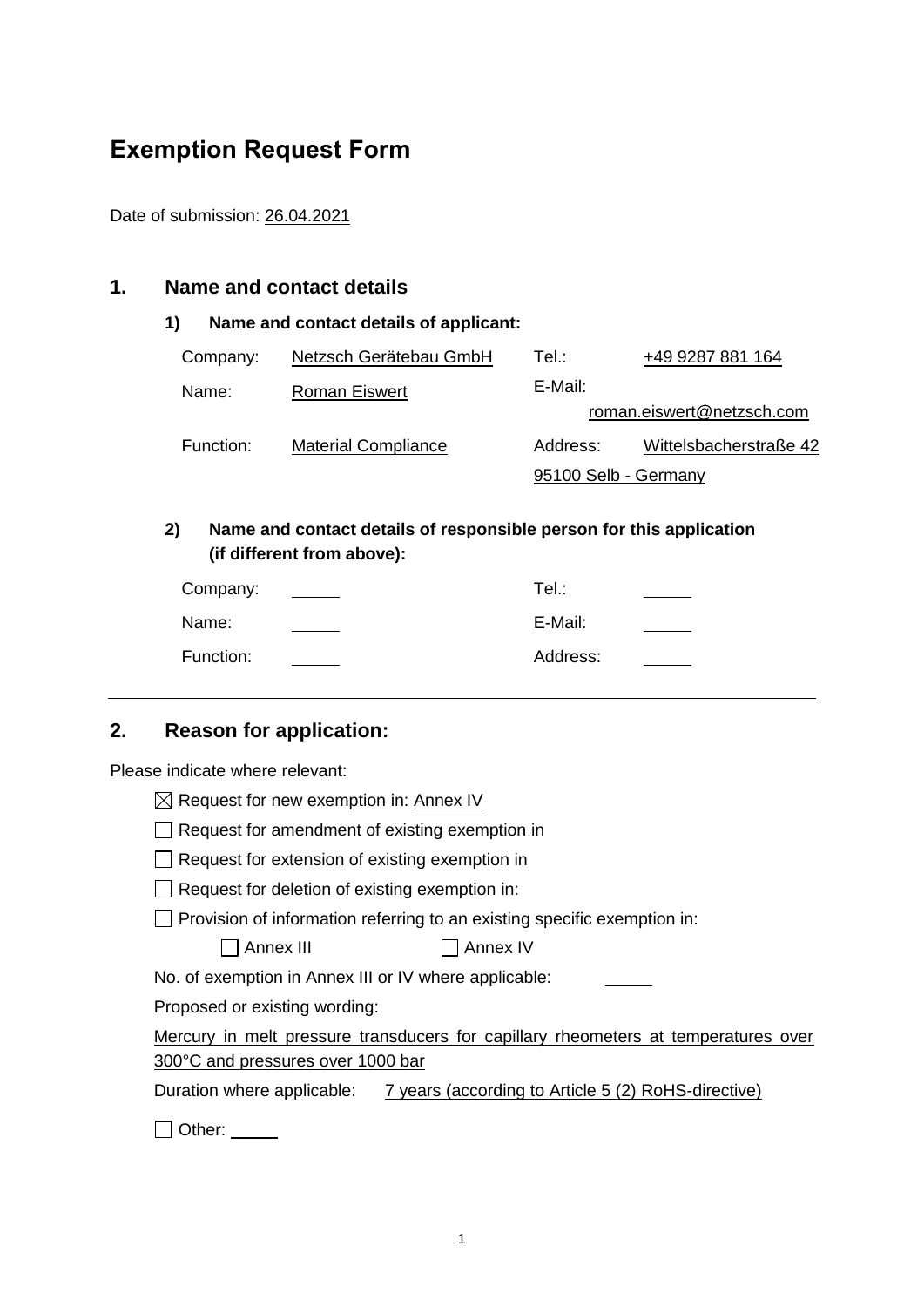# **3. Summary of the exemption request / revocation request**

Capillary rheometers are analytic devices that allow to determine the viscosity of materials, such as polymer melts, oils or pasty foodstuff, as a function of temperature and shear rate. The results are particularly well suited to predict behavior in high shear rate processes, e.g. extrusion.

Due to their fundamental principle of operation, capillary rheometers require *melt pressure transducers* as an essential component.

This kind of pressure sensor has widespread use also within production processes, namely extruders. These components are thus commercially available from various suppliers. Depending on the material to be investigated or processed, a melt pressure transducer with appropriate pressure and temperature range must be chosen.

The common principle of this kind of transducers is to retrieve the pressure within the liquid or pasty sample by means of a membrane. A suitable filling fluid within a capillary then transmits the pressure to the actual sensing element, which converts pressure to an electrical signal by means of a strain gauge. This electrical signal then undergoes further treatment in a separate, application-dependent electronic setup.

The transducer sold by NETZSCH has to cover a range of up to 440 °C and 2000 bar (30'000 psi). A typical application is to investigate high performance polymers, for instance PEEK (melting temperature 343 °C), under melt processing conditions. For this operation range, there is no commercially available alternative to mercury as a filling material within the melt pressure transducer.

# **4. Technical description of the exemption request / revocation request**

#### **(A) Description of the concerned application:**

- 1. To which EEE is the exemption request/information relevant? Name of applications or products: capillary rheometers
- a. List of relevant categories: (mark more than one where applicable)

| $\Box$ 1 | $\Box$ 7      |
|----------|---------------|
| $\Box$ 2 | $\Box$ 8      |
| $\Box$ 3 | $\boxtimes$ 9 |
| $\Box$ 4 | $\Box$ 10     |
| $\Box$ 5 | $\Box$ 11     |
| $\Box$ 6 |               |

- b. Please specify if application is in use in other categories to which the exemption request does not refer:
- c. Please specify for equipment of category 8 and 9: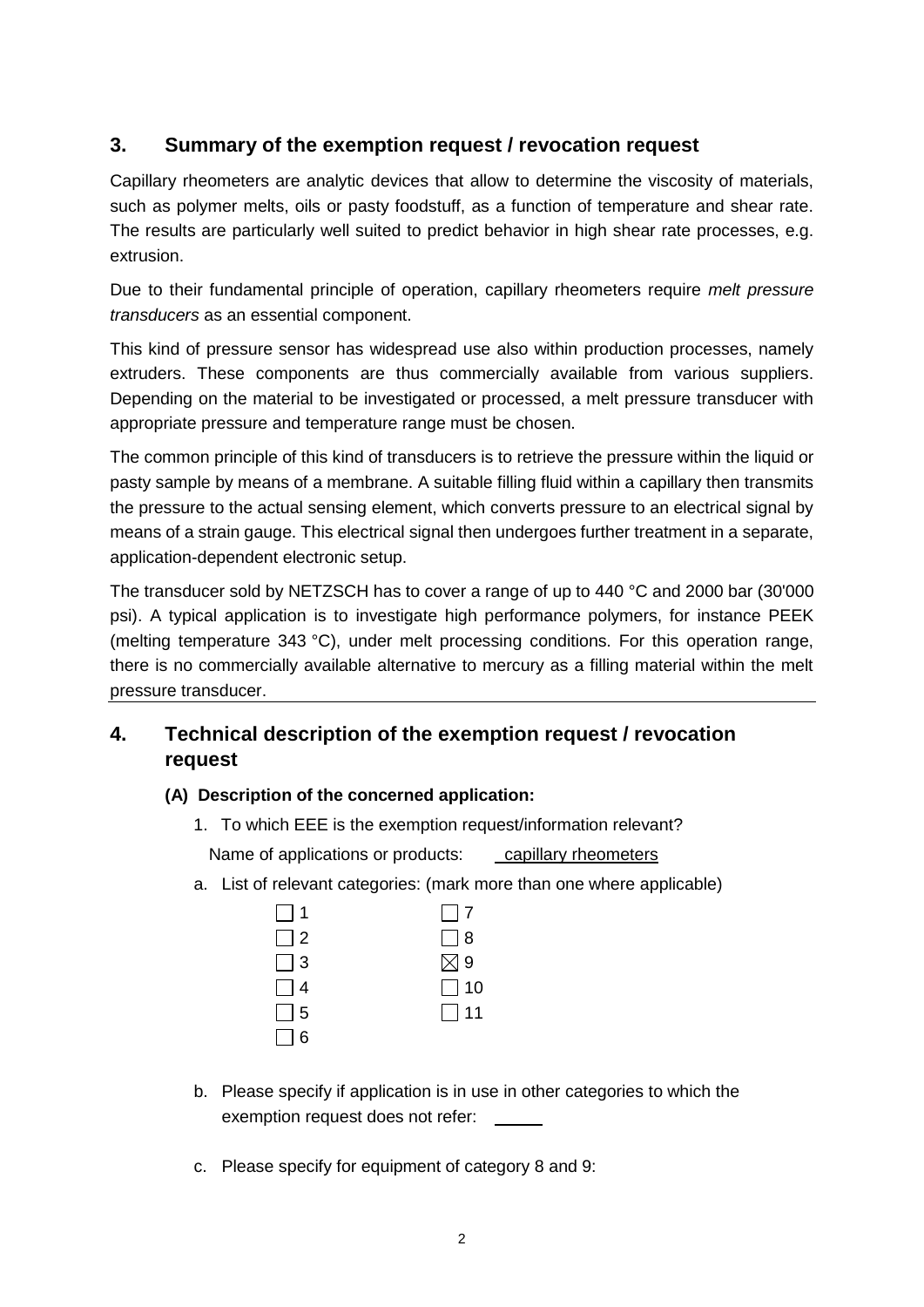|    | The requested exemption will be applied in<br>$\boxtimes$ monitoring and control instruments in industry<br>$\Box$ in-vitro diagnostics<br>$\Box$ other medical devices or other monitoring and control instruments than<br>those in industry                                                          |
|----|--------------------------------------------------------------------------------------------------------------------------------------------------------------------------------------------------------------------------------------------------------------------------------------------------------|
| 2. | Which of the six substances is in use in the application/product?                                                                                                                                                                                                                                      |
|    | (Indicate more than one where applicable)                                                                                                                                                                                                                                                              |
|    | $\sqcap$ Cd<br>$\boxtimes$ Hg<br>$\Box$ Cr-VI<br>Pb<br>$\Box$ PBB<br><b>PBDE</b>                                                                                                                                                                                                                       |
| 3. | Function of the substance:<br>Transmitting the pressure within the melt pressure transducer.                                                                                                                                                                                                           |
|    | 4. Content of substance in homogeneous material (%weight):<br>100%                                                                                                                                                                                                                                     |
| 5. | Amount of substance entering the EU market annually through application for<br>which the exemption is requested: confidential<br>Please supply information and calculations to support stated figure.<br>See confidential file                                                                         |
| 6. | Name of material/component:                                                                                                                                                                                                                                                                            |
|    | Melt pressure transducer in capillary rheometers                                                                                                                                                                                                                                                       |
|    | 7. Environmental Assessment:                                                                                                                                                                                                                                                                           |
|    | LCA:<br>$\Box$ Yes                                                                                                                                                                                                                                                                                     |
|    | $\boxtimes$ No                                                                                                                                                                                                                                                                                         |
|    | (B) In which material and/or component is the RoHS-regulated substance used,<br>for which you request the exemption or its revocation? What is the function<br>of this material or component?                                                                                                          |
|    | $\alpha$ and the contribution of the contribution of $\alpha$ and $\alpha$ and $\alpha$ $\alpha$ $\alpha$ $\beta$ and $\alpha$ $\beta$ and $\beta$ and $\beta$ and $\beta$ and $\beta$ and $\beta$ and $\beta$ and $\beta$ and $\beta$ and $\beta$ and $\beta$ and $\beta$ and $\beta$ and $\beta$ and |

Melt pressure transducer in capillary rheometers – functions see 3.Summary of the exemption request / revocation request

## **(C) What are the particular characteristics and functions of the RoHS-regulated substance that require its use in this material or component?**

Filling fluid in melt pressure transducer in capillary rheometers – functions see 3.Summary of the exemption request / revocation request

**5. Information on Possible preparation for reuse or recycling of waste from EEE and on provisions for appropriate treatment of waste**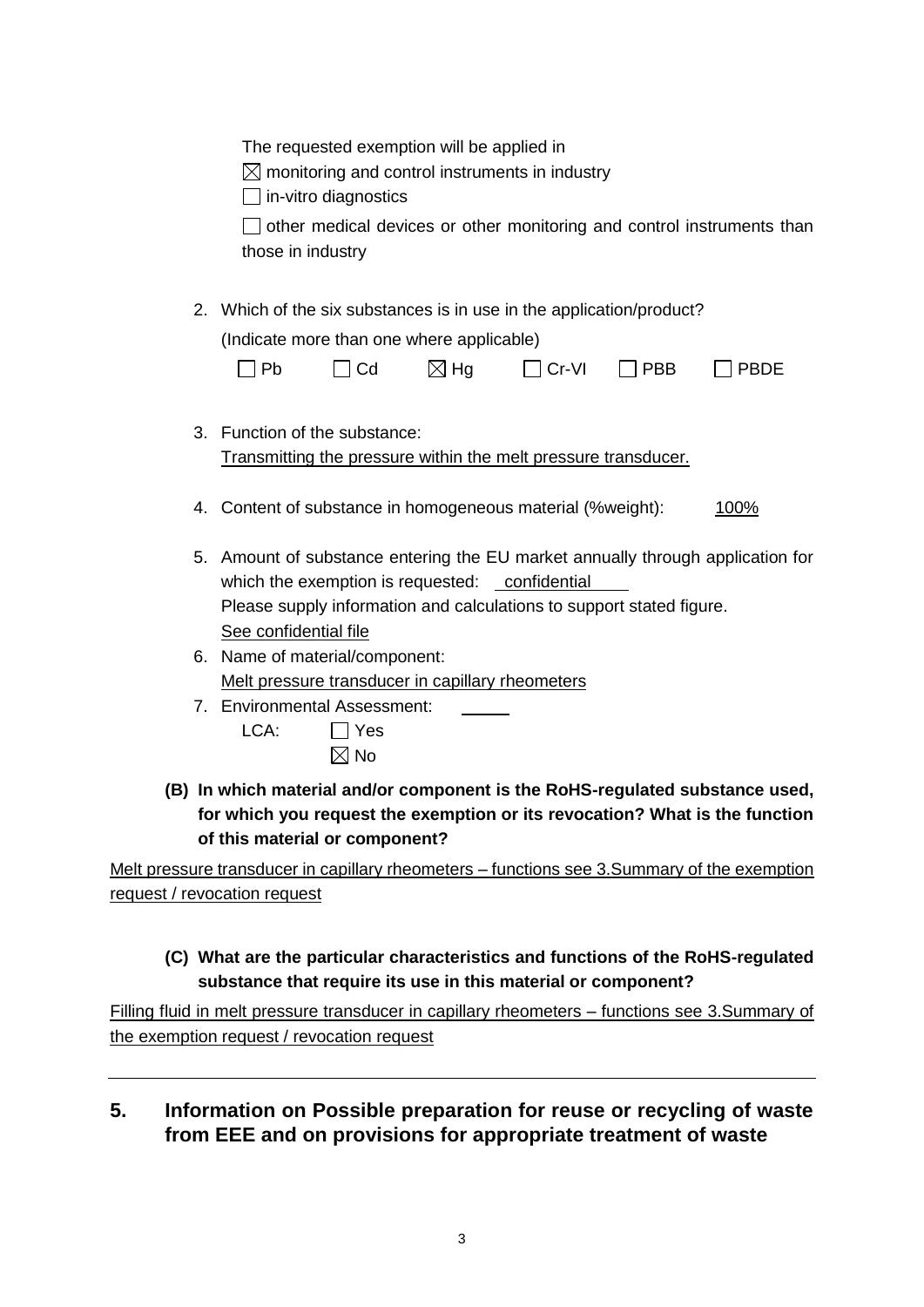**1) Please indicate if a closed loop system exist for EEE waste of application exists and provide information of its characteristics (method of collection to ensure closed loop, method of treatment, etc.)**

The manufacturers mostly take used/old/malfunction melt pressure transducers back.

#### **2) Please indicate where relevant:**

 $\boxtimes$  Article is collected and sent without dismantling for recycling

Article is collected and completely refurbished for reuse

 $\Box$  Article is collected and dismantled:

 $\Box$  The following parts are refurbished for use as spare parts:  $\Box$ 

 $\Box$  The following parts are subsequently recycled:

 $\Box$  Article cannot be recycled and is therefore:

 $\Box$  Sent for energy return

 $\Box$  Landfilled

**3) Please provide information concerning the amount (weight) of RoHS substance present in EEE waste accumulates per annum:**

 $\Box$  In articles which are refurbished

| $\boxtimes$ In articles which are recycled                                             |  |  | N/A: number of this tranducers |
|----------------------------------------------------------------------------------------|--|--|--------------------------------|
| used in this exemption which are recycled yearly is very small comparted to the number |  |  |                                |
| of total transducers used and recycled                                                 |  |  |                                |
| $\Box$ In articles which are sent for energy return                                    |  |  |                                |

 $\Box$  In articles which are landfilled

#### **6. Analysis of possible alternative substances**

**(A) Please provide information if possible alternative applications or alternatives for use of RoHS substances in application exist. Please elaborate analysis on a life-cycle basis, including where available information about independent research, peer-review studies development activities undertaken**

For general usage up to measuring ranges 1000 bar and process temperatures up to 538 °C, it is common to use melt pressure sensors with sodium potassium (NaK) filling instead of mercury. Above measuring ranges of 1000 bar the NaK filling is not suitable, as the compressibility of the NaK is too high which results in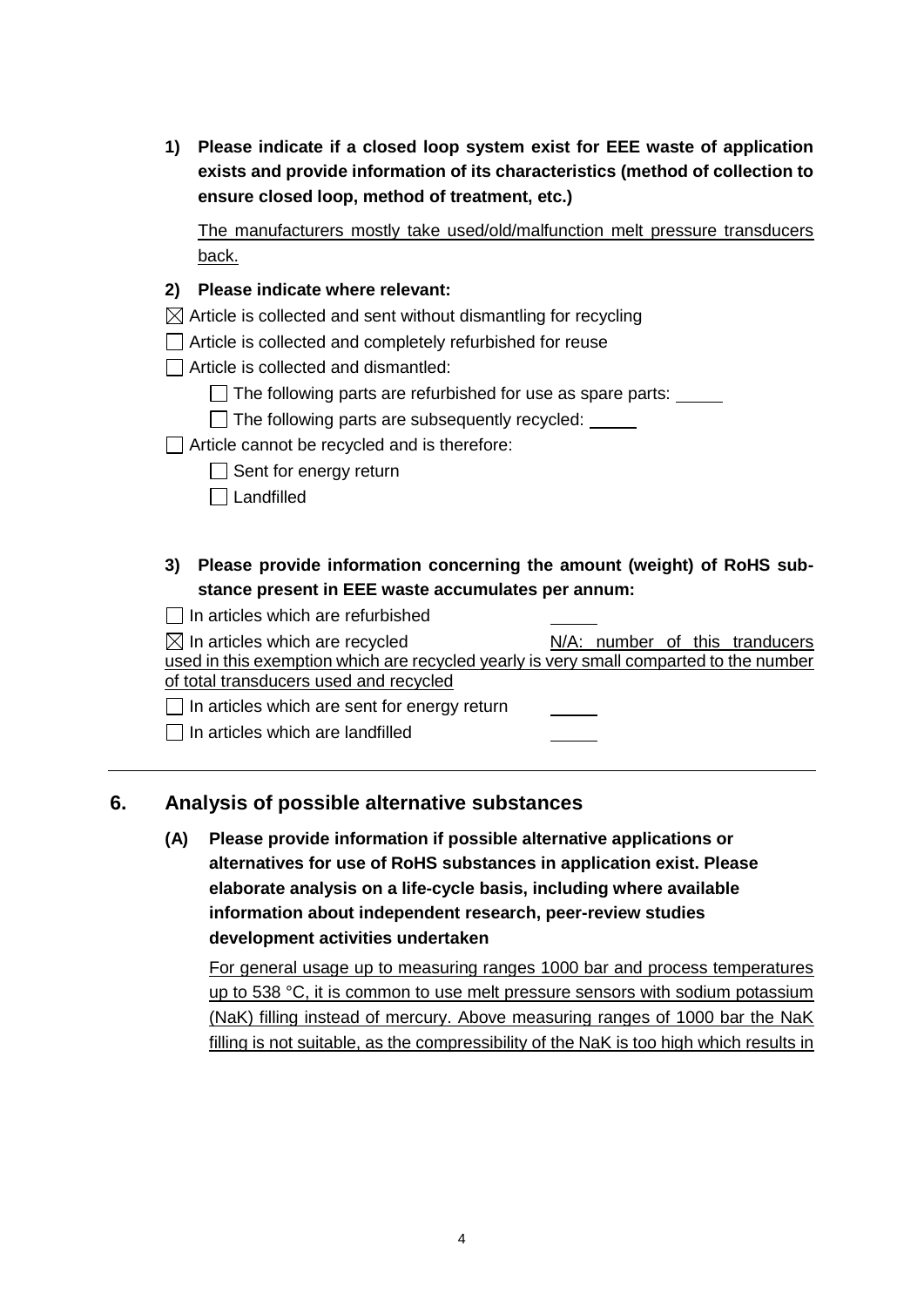an extension of the yield limit of the front diaphragm. The sensor cannot longer meet the specification and gets a pre-damage which causes a short life time... In comparison, mercury as filling is less compressible, the sensor works appropriate at higher pressure ranges of 1000 bar.

Beside sodium-potassium filling, it is common to use an eutectic mixture of gallium, indium and tin (Galinstan) instead of mercury. The filling Galinstan is just suitable up to approx. 300 °C. At higher temperatures the filling Galinstan reacts with the capillary material, which results in a defect of the sensor.

**(B) Please provide information and data to establish reliability of possible substitutes of application and of RoHS materials in application**

No substitutes available – see summary 6(A)

## **7. Proposed actions to develop possible substitutes**

**(A) Please provide information if actions have been taken to develop further possible alternatives for the application or alternatives for RoHS substances in the application.** 

Further alternative filling materials which are suitable in combination of high temperatures (>350°C) and pressure (>1000 bar) are not available.

**(B) Please elaborate what stages are necessary for establishment of possible substitute and respective timeframe needed for completion of such stages.**

N/A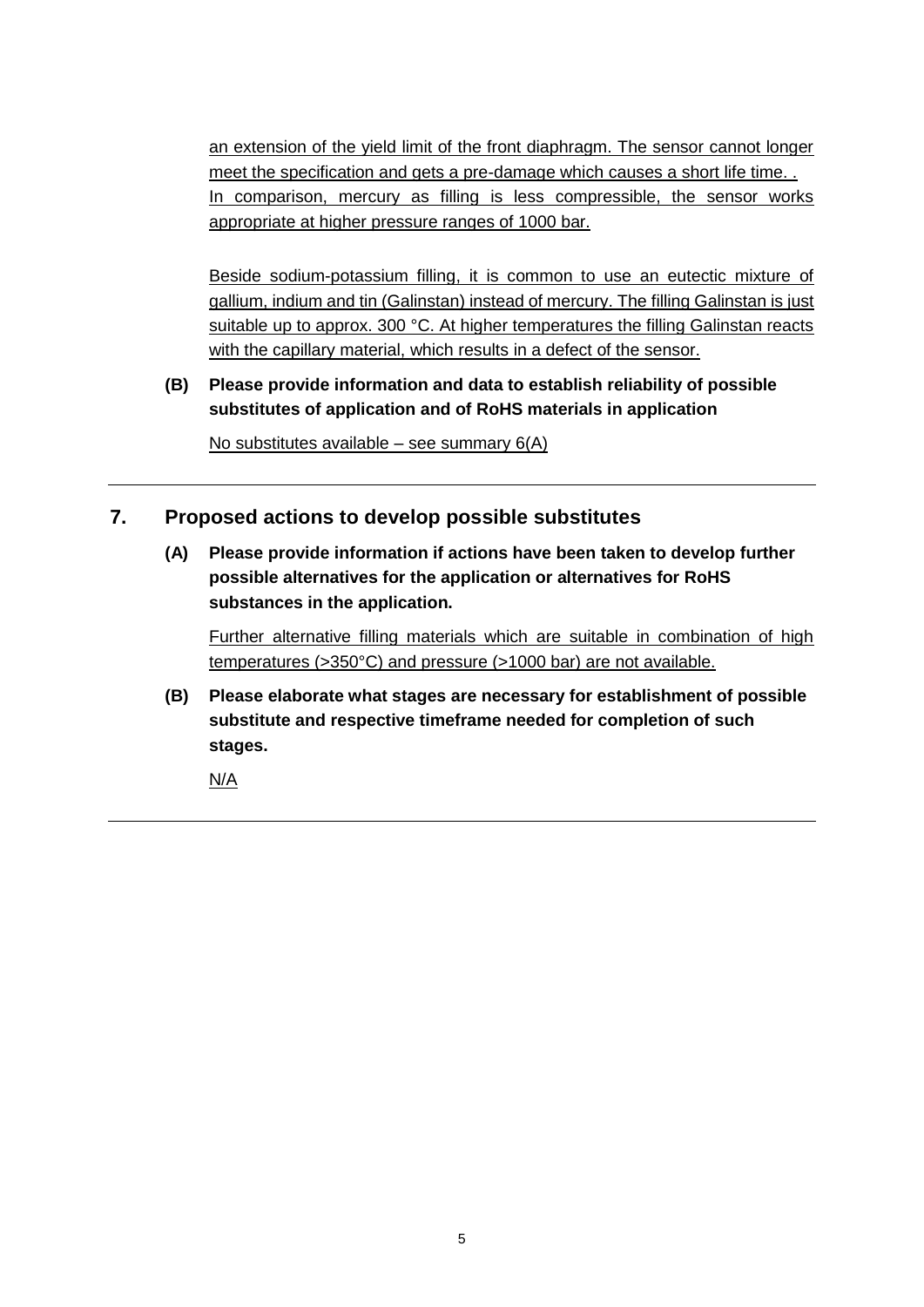## **8. Justification according to Article 5(1)(a):**

#### **(A) Links to REACH: (substance + substitute)**

1) Do any of the following provisions apply to the application described under (A) and (C)?

 $\Box$  Authorisation

| ′⊢<br>v<br>г |
|--------------|
|--------------|

- $\Box$  Candidate list
- $\Box$  Proposal inclusion Annex XIV
- Annex XIV

 $\boxtimes$  Restriction

 $\boxtimes$  Annex XVII: Entry 18a: not for electronics/electrical items  $\Box$  Registry of intentions

 $\boxtimes$  Registration: Provide REACH-relevant information received through the supply chain.

Direct supplier is not registered (< 1t/a), but there are 2 official registries

Name of document: Registrations:

Mercury - [Registration Dossier -](https://echa.europa.eu/de/registration-dossier/-/registered-dossier/5169) ECHA (europa.eu)

Mercury - [Registration Dossier -](https://echa.europa.eu/de/registration-dossier/-/registered-dossier/24425) ECHA (europa.eu)

#### **(B) Elimination/substitution:**

- 1. Can the substance named under 4.(A)1 be eliminated?
	- Yes. Consequences?
	- $\boxtimes$  No. Justification: Melt pressure transducers need a fluid filling for transmitting the pressure.
- 2. Can the substance named under 4.(A)1 be substituted?

 $\Box$  Yes.

- $\Box$  Design changes:
- $\Box$  Other materials:
- $\Box$  Other substance:

 $\boxtimes$  No.

Justification: Substitutes cannot be used at this specific temperature/pressure – See 6. (A)

3. Give details on the reliability of substitutes (technical data + information): No substitutes with required attributes available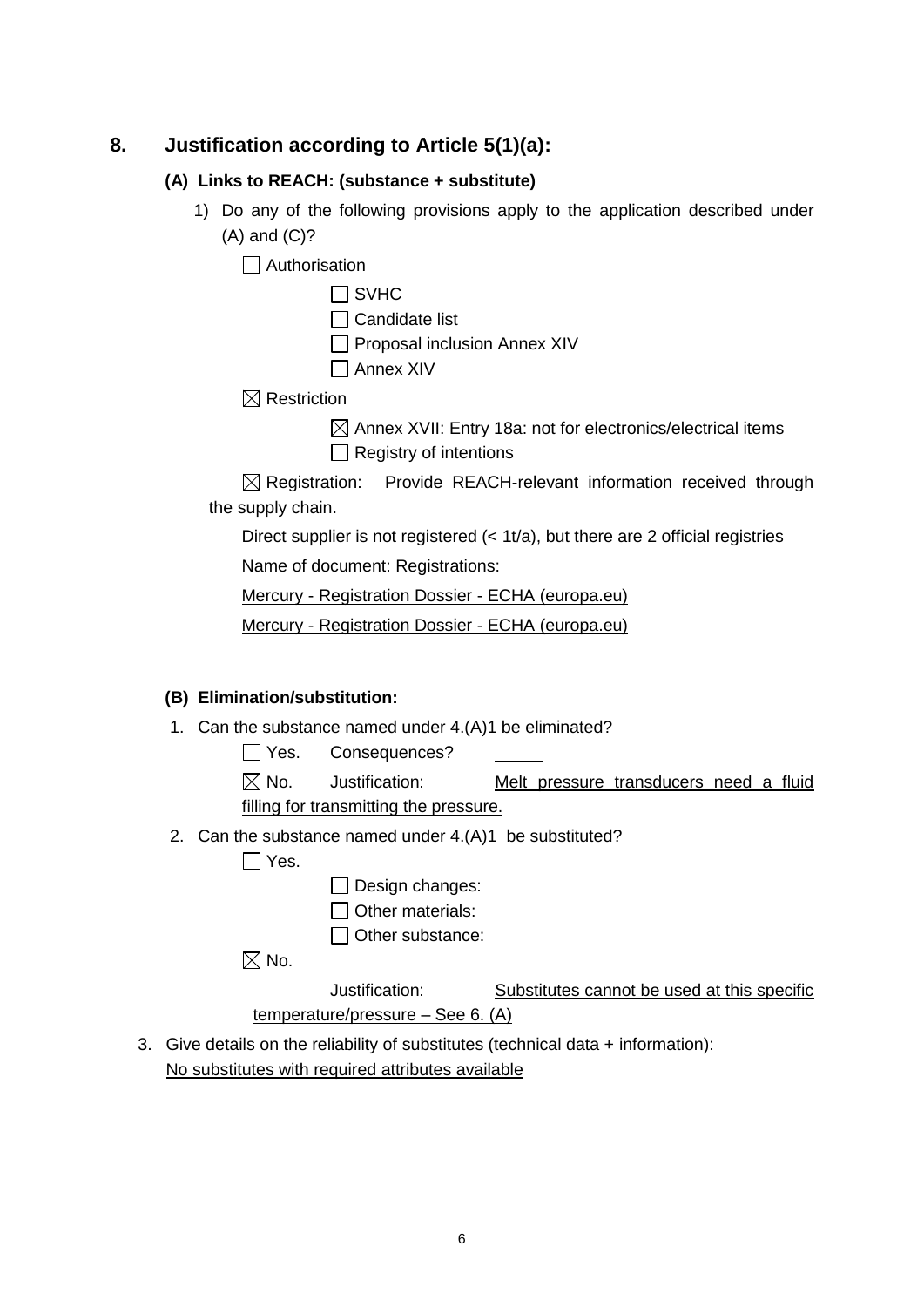- 4. Describe environmental assessment of substance from 4.(A)1 and possible substitutes with regard to
	- 1) Environmental impacts:
	- 2) Health impacts:
	- 3) Consumer safety impacts:

Impacts of Hg are already well known – but there are no alternatives for this specific application.

 $\Rightarrow$  Do impacts of substitution outweigh benefits thereof? Please provide third-party verified assessment on this:

There are no available substitute for this substance, there for an exemption is needed.

## **(C) Availability of substitutes:**

- a) Describe supply sources for substitutes: No availability
- b) Have you encountered problems with the availability? Describe: No substitutes with required attributes available
- c) Do you consider the price of the substitute to be a problem for the availability?
	- $\Box$  Yes  $\boxtimes$  No
- d) What conditions need to be fulfilled to ensure the availability?

### **(D) Socio-economic impact of substitution:**

- $\Rightarrow$  What kind of economic effects do you consider related to substitution?
	- $\Box$  Increase in direct production costs
	- $\Box$  Increase in fixed costs
	- $\Box$  Increase in overhead
	- $\Box$  Possible social impacts within the EU
	- $\Box$  Possible social impacts external to the EU
	- $\boxtimes$  Other: No possibility to substitute. See summary 6. (A)
- $\Rightarrow$  Provide sufficient evidence (third-party verified) to support your statement:

# **9. Other relevant information**

# **Please provide additional relevant information to further establish the necessity of your request:**

Today mercury filled melt pressure tranducers are already used in other machines like extruders, which are excluded from the RoHS directive (large scale). With capillary rheometers you are able to control/check the quality of your process before using the large scale extruders, therefore safe resources and power. The number of additional mercury filled pressure transducers, which will enter the market because of this exemption, compared to the already used ones is significantly less.